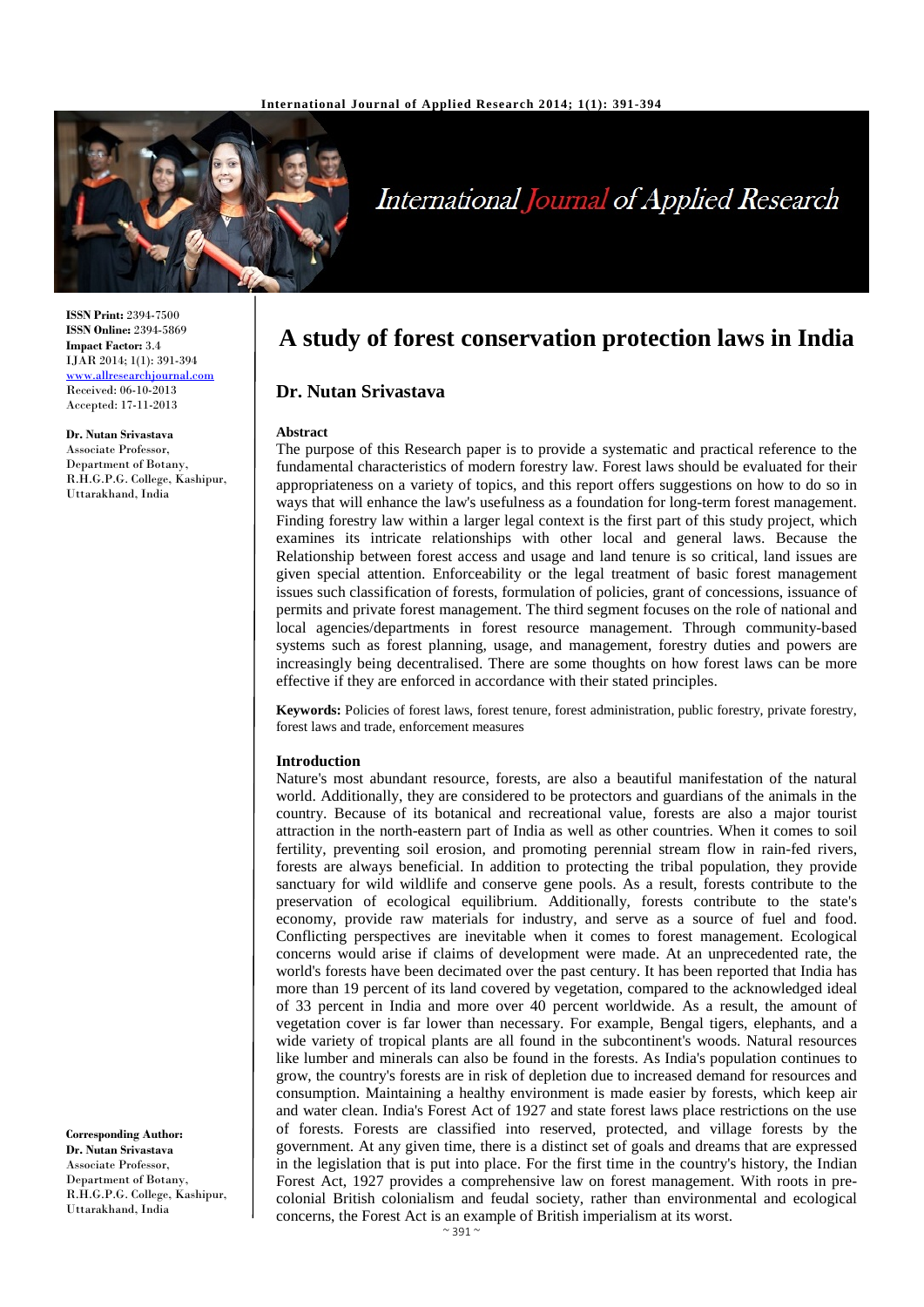The primary goal of this strategy was to regulate the trade in forest products and raise income for the government by levying taxes on timber.

Forests were included to the constitution's list of states after India got independence. The Indian Forest Act of 1927, as implemented by state laws, was still being enforced by state forest administrations. The Indian Forest Act grants the state control over both public and private lands, making it easier to benefit from the logging industry. Reserve forests, community forests, and protected forests are all examples of public forests, which are owned by the state.

## **Forest legislations**

In South India, the first attempt to control the Indian forests was made. A commission was formed in 1880 to investigate the availability of teak in the Malabar jungles. The commission's findings led to a ban on the felling of teak trees less than twenty-one inches in girth. In 1805, a Forest Committee was formed to assess the forest's capacity. Overexploitation has taken place in the most accessible forests. For this reason a declaration of 'royalty rights' was issued, preventing the destruction of teak trees in the south. It wasn't long before Cleghorn was brought in to help Brandis as Inspector General of Forests. They were instrumental in the early phases of developing a methodological framework for forest management. As a result, they saw the need for a distinct forest law not only to protect the forests, but also to put them under the proper control of forest officials with sufficient authority. The first Indian Forest Act was signed into law in 1865. On May 1, 1865, it went into effect. Any place covered by trees can be designated as a government forest, and the government can make guidelines for protecting it. The British made their first attempt at enacting forest legislation in India with this bill. But the Indian Forest Act was not extended to the presidency of Madras because of the Board of Revenue's apathy towards the legislation. It was argued that the people had the right to the forests and that the forests could not be constituted as the absolute property of the State5. Only Madras and a few other locations were exempt from the revised Indian Forest Act of 1878, passed in 1878. The Indian Forest Act of 1865 was intended to be strengthened by this legislation. Protected Forests, Reservable Forests and Village Forests were all included in this legislation. It limited and regulated the people's rights to forest land and forest products in designated wilderness areas. A new level of government jurisdiction over the forest was granted.

## **Indian forest act, 1927**

To make forest laws more effective and to improve the forest Act, 1875, a new comprehensive Forest Act was passed in 1927 which repealed all previous laws. The main objects of the Act are

- 1. To consolidate the laws relating to forests.
- 2. Regulation of and the transit of forest produce. And,
- 3. To levy duty on timber and other forest produce

Forests aren't described under the legislation. Allahabad High Court used the Food and Agriculture Organization (FAO) definition, which states that forest is "all lands bearing vegetative association delimited by trees of any size, exploited or not capable of providing wood and other food products". According to section-4, any private forest may be requisitioned the state for any purpose under the Act, which

shall be considered "required for a public purpose" (land acquisition act, 1894). The private ownership of private forests has been taken over by many states through legislation.

An ivory delivery truck cannot be seized since Section-2 of the Forest Act, 1927 defines "cattle" to encompass practically all animals and "forest production" to include timber and other forest products, but it does not cover "ivory," and hence the vehicle cannot be confiscated. Under this statute, the responsible authority has the jurisdiction to confiscate items before the guilt has been confirmed. Sections 102 and 103 of the Criminal Procedure Code of 1973, which govern search and seizure, have also been made plain to apply to the legislation. Government money was eventually generated through the imposing of duties on timber that were included in the legislation. All of the principal features of the older Act were included in the Indian Forest Act, 1927. The model legislation for the State Forest Acts was based on this Act.

**1. Reserved Forests:** As defined under Indian Union Forest Acts, section 20 or its reservation provisions, a reserved forest is land that has been legally notified of its existence. Section 4 of the Act gives the State Government the authority to issue a preliminary notification announcing that land described in a schedule containing information on its location, area, and border description has been determined to be designated as a Reserved Forest. Normally the Deputy Commissioner of the affected district is appointed as the Forest Settlement Officer11 in such a notification. It is the Forest Settlement Officer's job to hear the claims and objections of anybody who has or claims to have rights over the property that is being reserved, and he or she may either accept or reject those claims. Land that is claimed as his own can even be purchased by him. The Forest Settlement Officer has the authority to expel land in whole or in part, or come to an agreement with the landowner for the surrender of his rights, or proceed to acquire such land in the manner prescribed by the Land Acquisition Act, 1894, for rights other than those of right of way, right of pasture, right to forest produce, or right to a water course. It is only when all of the rights have been determined in accordance with the Act and appeals have been heard and settled that all of the rights with respect to the piece of land are vested in State Government ownership, whether or not the boundaries have been changed. According to Indian Forest Act of 1927 section 20, the State Government makes a notification declaring that parcel of land a Reserved Forest.

**2. Village Forests:** Section 28 governs the establishment of village forests. The government has the authority to grant a village the right to use land that is a part of a protected forest. Village Grazing Reserves are commonly established on forested communal properties (VGR). The settlement revenue maps of the communities show the parcels of land that have been notified. There is a big difference between a village forest and a forest village. Despite the fact that they are often used interchangeably, the two phrases have very different meanings. It is an administrative designation, not an official legal one, according to the Indian Forest Act. Due to their lack of jurisdiction, financial gains cannot be passed on to forest communities, which are recognised as a forest department.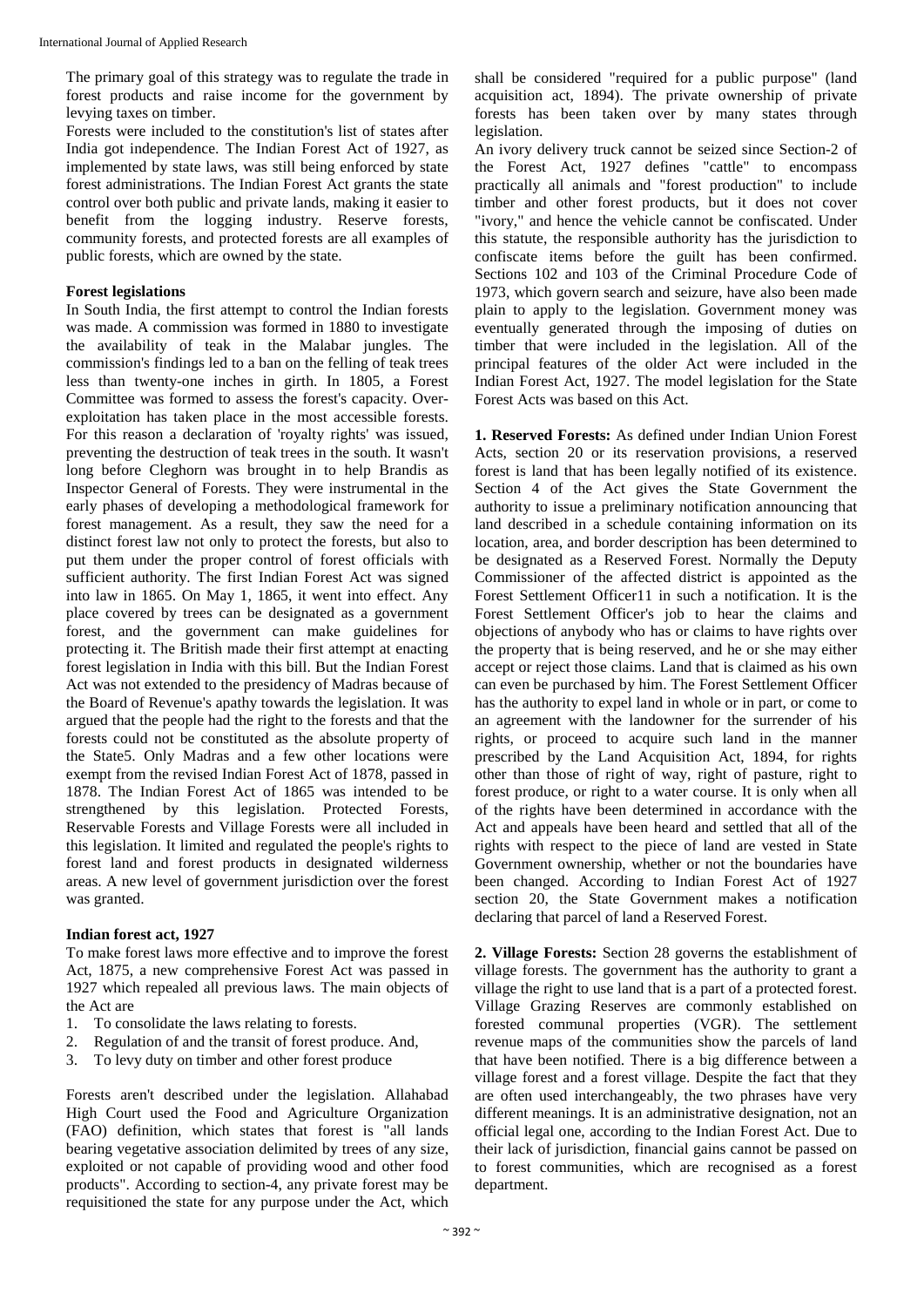**3. Protected Forests:** As stated in Section 29 of the Act, "protected forest" refers to an area or mass of land that is not a reserved forest and over which the Government holds property rights. It does not necessitate the lengthy and timeconsuming procedure of establishing a reserve forest, as in the case of a proclamation. A declaration that infringes on a person or community member's rights may prompt an investigation by the government, but until that investigation is complete, the declaration cannot be used to limit or impact the rights of individuals or communities. There may also be a 30-year suspension of private rights in a protected forest in which the Government issues notifications declaring particular trees to be reserved and suspending private rights if any for a period not exceeding 30 years.

## **Drawbacks of the Indian forest act, 1927**

A deep investigation of the act reveals that the act never aimed to protect the vegetation cover of India but was passed to-:

- 1. Regulate the cutting of trees
- 2. Earn revenue from the cutting of the trees and from the forest produce.

To add insult to injury, it deprived the nomadic and tribal peoples of their long-standing rights to forest resources. Supplying raw materials for forest-based industry was its primary goal. It was widely acknowledged that forests play an important role in maintaining ecological equilibrium and preserving the natural environment. After independence, it is important to point out that a revenue-oriented attitude toward the forest has persisted. This 1927 ordinance, on the other hand, was a complete failure in protecting the forest against unscientific and unplanned use. In addition, the Act of 1927 deprived the tenants of land/tribal of common ownership or occupancy rights or property rights. No rights were granted to the forest dwellers who had lived there for generations. As a result, the government has declared the forests to be its property, and in the event of a dispute, the Forest Settlement Officer has the authority to settle the matter.

### **Forest conservation act, 1980**

The Forest Conservation Act, 1980, was adopted in 1980 by the Parliament in response to the rapid reduction in forest cover in India and to meet the Constitutional requirement under Article 48-A. Ecological imbalance and environmental deterioration16 are the result of deforestation. The President issued the Forest (Conservation) Ordinance, 1980, on October 25, 1980, in an effort to prevent further deforestation.

To de-reserve a forest and use the land for non-forest purposes, a Central Government approval was required under the Ordinance. In addition, the law established a committee to provide advice to the Central Government on whether or not to provide such consent. The Forest Conservation Ordinance was replaced by the Forest Conservation Act, 1980, which came into effect on October 25, 1980, the date on which the Ordinance was first issued. Deforestation was a primary goal of the Act, as well. The Act's primary goal was to ensure that forests were protected, as well as any related or auxiliary issues.

Before any forest area can be diverted for non-forestry activities, the Central Government must give its approval. This Act, therefore, restricts the use of forest land for nonforestry uses in the benefit of the nation and future generations. Non-forestry uses must be regulated in order to keep the country's development demands in harmony with the preservation of its natural resources, according to the Act's primary goal. Every now and then, the Act's guidelines are produced as a way to streamline operations, cut down on delays, and make the Act easier to understand and use for everyone. Before 1980, forest areas were being diverted at a pace of roughly 1.43 lakh hectares per year for non-forestry uses. Forest (Conservation) Act of 1980 regulated the rate of forest land diversion to some extent, nevertheless.

## **Opposition of forest right act, 2006**

Right from the start, the Act has been one of the most divisive and contentious pieces of legislation. There has been a lot of debate since the bill was developed and introduced in the parliament. Possibly the first and only time in Indian history that a TV campaign has been used to challenge an Act of Parliament. TV ads against the Act were run by Vanshakti, a Mumbai-based NGO, in October 2003. By "legalising encroachments" under the Act, wildlife conservationists and officials in the Ministry of Environment and Forests described it as the perfect recipe for the destruction of India's forests and animals. As a result of this, the forest department and the wood mafia had been working together to prevent it from being implemented. Because the illegal status of tribals and other forest residents makes the process of eviction and land acquisition for industrial projects easier, corporations are against it. These opponents are motivated by people who regard it as an attempt to give tribals and forest dwellers control of their land through a land distribution programme. Wildlife conservationists, on the other hand, fear that the rule will make it hard to build "inviolable zones," or areas that are completely free of human activity, for the sake of wildlife protection. Concern has been raised about the plight of the tiger in particular. A number of conservationists have also made suggestions for amending the Act.

## **Supporters of the forest right act, 2006**

According to proponents of the bill, preventing the eviction of traditional forest-dependent communities is preferable to stopping large-scale development projects like dams, power plants, and mining operations. According to others, economic activities in forests aren't being brought in by tribal tribes at all, but rather by outside commercial pressures, which are depleting forest resources and undermining native<br>livelihoods. But some of the most outspoken livelihoods. But some of the most outspoken environmentalists are warning that the land mafia will exploit this new rule to trick tribal people who have land rights and force them to give up their property in key forest areas. In addition, they believe that the proposed legal provision allowing for the "selling of forest-based products for their home requirements" would lead to the large-scale commercialization of forest resources. On the other, advocates argue that this Act does not distribute land, and that the Act is more transparent than current law and hence can assist prevent land grabbing. They have claimed that the Act genuinely offers a clear and explicit method for resettling individuals where necessary for wildlife preservation, but it also includes protections to prevent this from being done arbitrarily. Act supporters and some claim that the Act's community conservation elements will really increase forest protection throughout the country. In the face of official opposition, thousands of villages are already